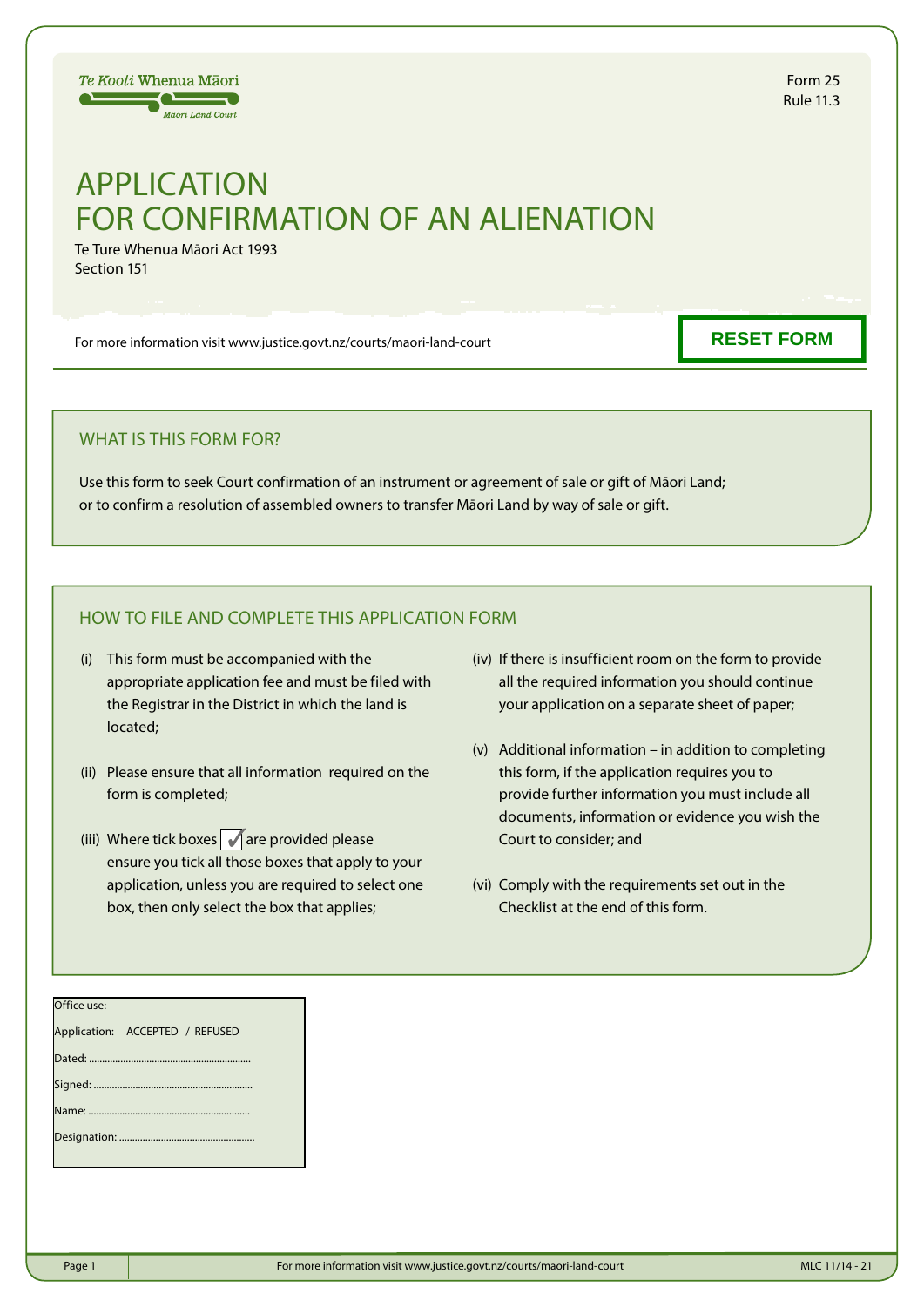| Please select one District                                                   | Taitokerau                                                                | Waikato Maniapoto                                                                                                       | Waiariki<br>∣✓ |
|------------------------------------------------------------------------------|---------------------------------------------------------------------------|-------------------------------------------------------------------------------------------------------------------------|----------------|
| Tairāwhiti                                                                   | Tākitimu                                                                  | Aotea                                                                                                                   | Te Waipounamu  |
|                                                                              |                                                                           |                                                                                                                         |                |
|                                                                              |                                                                           | (State name and block number of land, Māori Incorporation, or other matter in respect of which the application is made) |                |
|                                                                              |                                                                           |                                                                                                                         |                |
| <b>APPLICATION:</b>                                                          |                                                                           |                                                                                                                         |                |
|                                                                              |                                                                           |                                                                                                                         |                |
| apply for confirmation of an alienation by way of sale/gift $ $ (delete one) |                                                                           |                                                                                                                         |                |
| <b>DETAILS OF ALIENATION</b>                                                 |                                                                           |                                                                                                                         |                |
| Document to be confirmed: Transfer Agreement (delete one)                    |                                                                           |                                                                                                                         |                |
|                                                                              |                                                                           |                                                                                                                         |                |
|                                                                              |                                                                           |                                                                                                                         |                |
|                                                                              |                                                                           |                                                                                                                         |                |
|                                                                              |                                                                           |                                                                                                                         |                |
|                                                                              |                                                                           |                                                                                                                         |                |
|                                                                              |                                                                           |                                                                                                                         |                |
|                                                                              |                                                                           |                                                                                                                         |                |
|                                                                              |                                                                           |                                                                                                                         |                |
|                                                                              |                                                                           |                                                                                                                         |                |
|                                                                              |                                                                           |                                                                                                                         |                |
|                                                                              |                                                                           |                                                                                                                         |                |
|                                                                              |                                                                           |                                                                                                                         |                |
| tick as appropriate                                                          |                                                                           |                                                                                                                         |                |
| The land is not subject to any Trust                                         |                                                                           |                                                                                                                         |                |
|                                                                              | The alienation is not in breach of any Trust to which the land is subject |                                                                                                                         |                |
|                                                                              | The alienee is a member of the preferred class of alienee being:          |                                                                                                                         |                |

| A trustee of any of the above three classes of person. |  |  |
|--------------------------------------------------------|--|--|
|                                                        |  |  |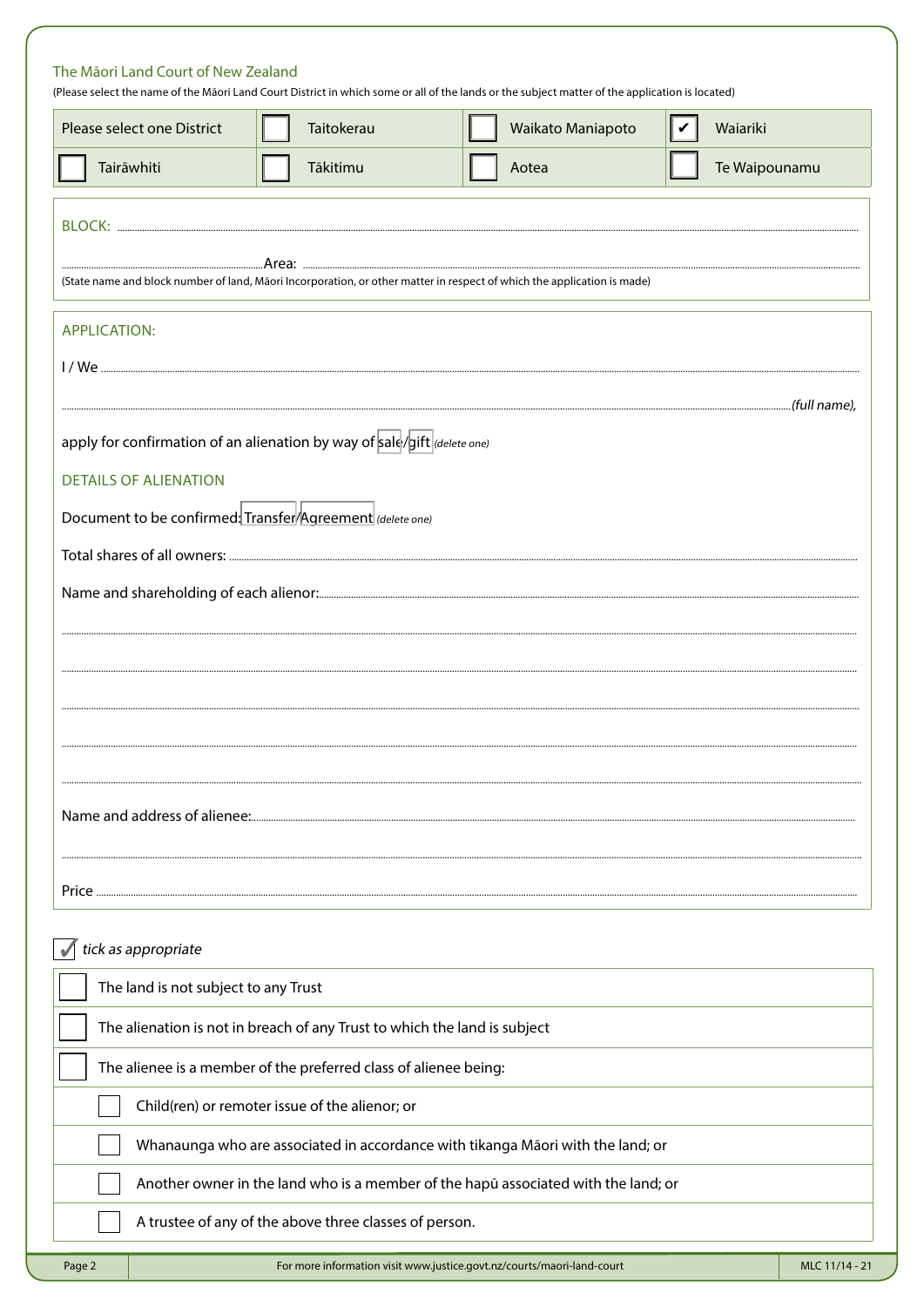| The alienee is not a member of the preferrred classes of alienees and a first right of refusal is to be given to the<br>preferred classes of alienees in accordance with rule 11.5.                                                  |       |        |            |            |
|--------------------------------------------------------------------------------------------------------------------------------------------------------------------------------------------------------------------------------------|-------|--------|------------|------------|
| The alienee(s) is or are New Zealand citizen(s)                                                                                                                                                                                      |       |        |            |            |
| The alienee(s) is or are not New Zealand citizen(s)                                                                                                                                                                                  |       |        |            |            |
| PREFERRED PLACE OF HEARING: Whangarei                                                                                                                                                                                                |       |        |            |            |
| SIGNATURE OF APPLICANT(S)                                                                                                                                                                                                            |       |        |            |            |
|                                                                                                                                                                                                                                      |       | Dated: | $\sqrt{2}$ | $\sqrt{2}$ |
|                                                                                                                                                                                                                                      |       | Dated: | $\sqrt{2}$ | $\prime$   |
|                                                                                                                                                                                                                                      |       | Dated: | $\sqrt{2}$ | $\prime$   |
| <b>CONTACT DETAILS</b>                                                                                                                                                                                                               |       |        |            |            |
|                                                                                                                                                                                                                                      |       |        |            |            |
|                                                                                                                                                                                                                                      |       |        |            |            |
|                                                                                                                                                                                                                                      |       |        |            |            |
|                                                                                                                                                                                                                                      | Work: |        |            |            |
|                                                                                                                                                                                                                                      | Fax:  |        |            |            |
| Home:<br>Mobile:<br><b>Email Address:</b>                                                                                                                                                                                            |       |        |            |            |
|                                                                                                                                                                                                                                      |       |        |            |            |
| Fee: \$200.00                                                                                                                                                                                                                        |       |        |            |            |
| (Address to which documents or correspondence in connection with the application can be posted or delivered)<br>PHONE NUMBER(S):<br>NOTE: Where fax or email addresses are given these may be used as a means of notice and service. |       |        |            |            |
| <b>CHECKLIST OF DOCUMENTS REQUIRED:</b>                                                                                                                                                                                              |       |        |            |            |
| Statement signed by alienee setting out how he or she is a member of the preferred class (if applicable),<br>including any necessary whakapapa details                                                                               |       |        |            |            |
| Original instrument of alienation, properly executed and attested, and two copies                                                                                                                                                    |       |        |            |            |